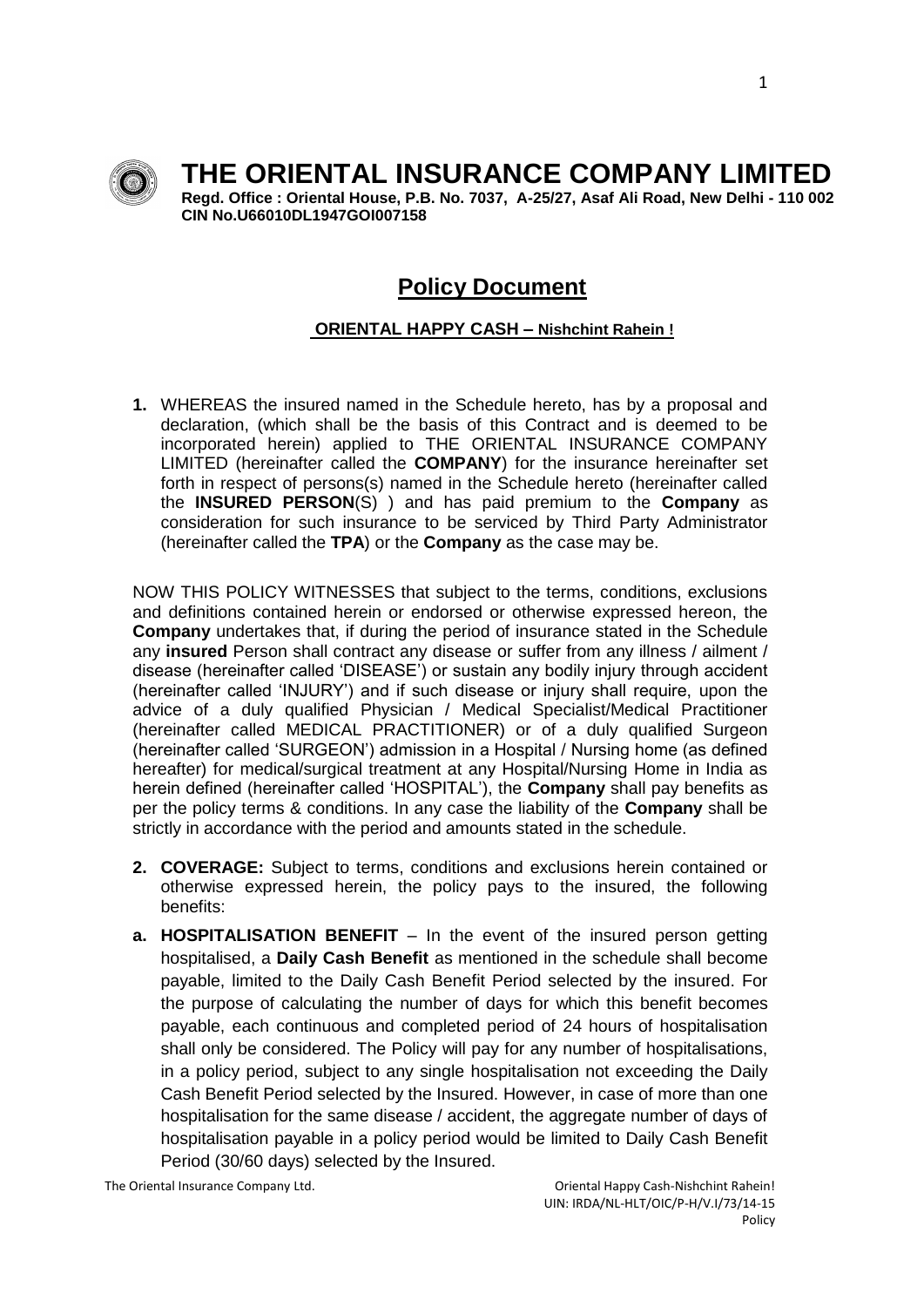NOTE: In case of Ayurvedic / Homeopathic / Unani treatment, this policy will pay only if Hospitalisation is in a Government Hospital or a hospital associated with a Medical College.

The term 'Hospital/Nursing Home' shall not include an establishment which is a place of rest, a place for the aged, a place for drug addicts or a place for alcoholics, a hotel or a similar place.

- **b. CONVALESCENCE BENEFIT** If a single hospitalisation continues for a period exceeding the **Daily Cash Benefit Period** opted for (30/60days), a lumpsum amount is payable towards convalescence,
	- i. provided that there is an admissible claim under 'a' above.
	- ii. this benefit is payable only once per insured person during any one policy period.

Our liability shall be as mentioned in the schedule.

The payment under this benefit will be in addition to the payment under 'a' above.

**3. DEFINITIONS:** For the sake of clarity, the following words are put in **Bold** wherever they appear in the body of the policy. The meaning of these words should be taken from the definitions given hereunder.

**3.1 ACCIDENT**:is a sudden, unforeseen and involuntary event caused by external, visible and violent means.

**3.2 ALTERNATIVE TREATMENTS**: are forms of treatments other than 'Allopathy', or 'modern medicine' and includes Ayurveda, Unani, Sidha and Homeopathy in the Indian context.

- **3.3 CONDITION PRECEDENT**: means a policy term or condition upon which the Insurer's liability under the policy is conditional upon.
- **3.4 CONGENITAL ANOMALY:** refers to a condition(s) which is present since birth, and which is abnormal with reference to form, structure or position.

**a. Internal Congenital Anomaly:** which is not in the visible and accessible parts of the body

**b. External Congenital Anomaly:** which is in the visible and accessible parts of the body.

- **3.5 BENEFITS: Daily Cash Benefit, Daily Cash Benefit Period** and **Deductible** all together are referred to as **Benefits**.
- **3.6 DAILY CASH BENEFIT:** means the per day (continuous and completed period of 24 hours of hospitalisation) benefit amount selected by the insured at the time of commencement of policy.
- **3.7 DAILY CASH BENEFIT PERIOD:** means the maximum number of days for which the **Daily Cash Benefit** is payable under the policy in respect of any one hospitalisation in a policy period. The policy provides two options of either 30 days or 60 days period depending on insured's selection.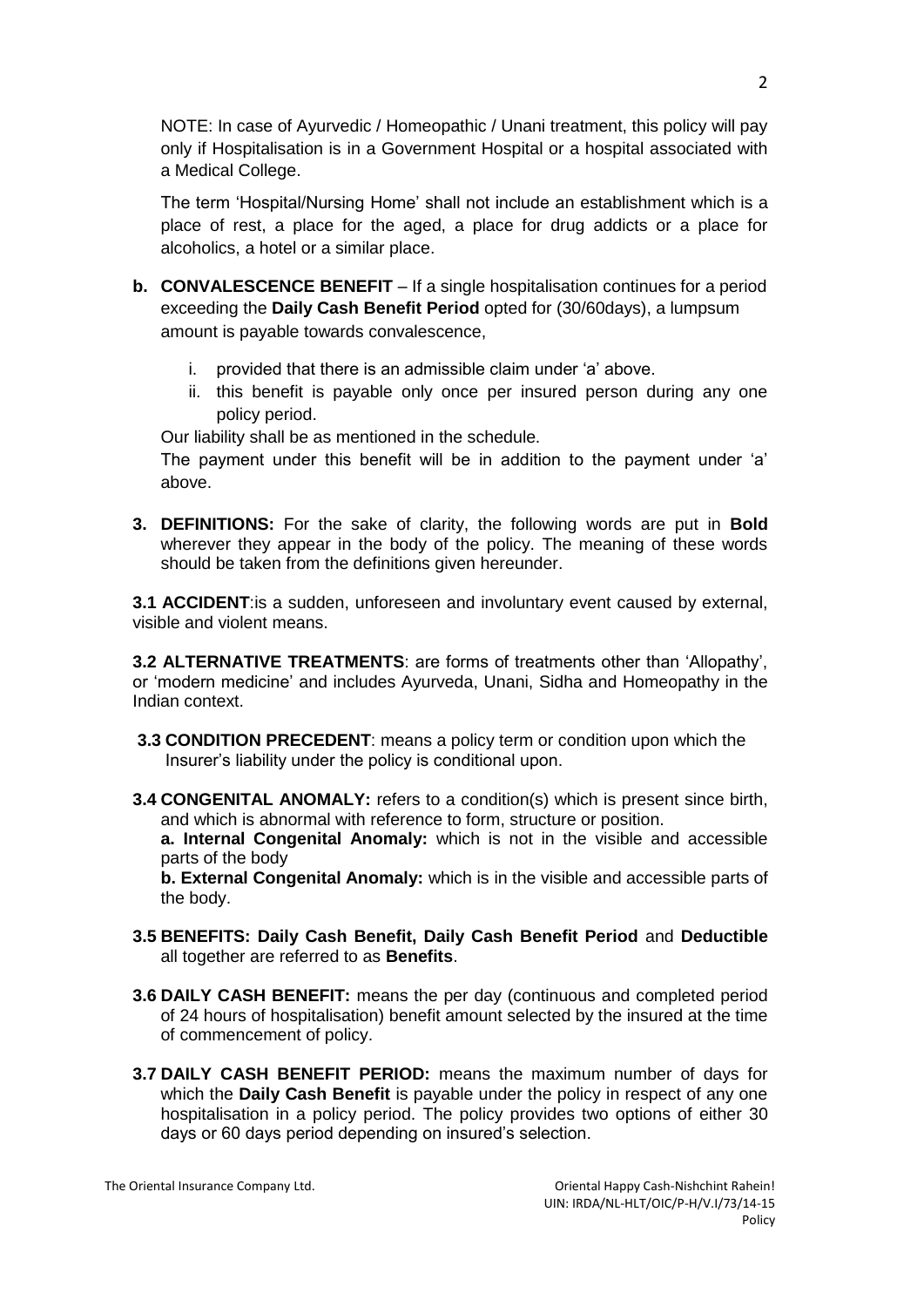- **3.8 DEDUCTIBLE:** A deductible is a cost-sharing arrangement under a health insurance policy that provides that the Insurer will not be liable for a specified rupee amount in case of indemnity policies and for a specified number of days/hours in case of hospital cash policies, which will apply before any Benefits are payable by the Insurer. A deductible does not reduce the Daily Cash Benefit Period.
- **3.9 FAMILY**: consists of the proposer and any one or more of the family members as mentioned below:
	- **i.** legally wedded spouse.

**ii.** dependent Children (i.e. natural or legally adopted) between the age 3months to 18 years. However male child can be covered upto the age of 25 years if he is a bonafide regular student and financially dependent on proposer. Female child can be covered until she gets married. Divorced and widowed daughters are also eligible for coverage under the policy, irrespective of her age. If the child above 18 years is financially independent or if the girl child is married, he or she shall be ineligible for coverage in the subsequent renewals.

- **iii.** Parents / Parents-in-law (either of them).
- **3.10 GRACE PERIOD:** means the specified period of time immediately following the premium due date during which a payment can be made to renew or continue a policy in force without loss of continuity benefits such as waiting periods and coverage of pre-existing diseases. Coverage is not available for the period for which no premium is received.
- **3.11 HOSPITAL/NURSING HOME:** means any institution established for inpatient care and day care treatment of disease and / or injuries and which has been registered as a hospital with the local authorities under the Clinical Establishments (Registration and Regulation) Act, 2010 or under the enactments specified under the Schedule of Section 56(1) of the said Act OR complies with all minimum criteria as under:
	- i. has qualified nursing staff under its employment round the clock;
	- ii. has at least 10 inpatient beds, in towns having a population of less than 10,00,000 and 15 inpatient beds in all other places;
	- iii. has qualified medical practitioner (s) in charge round the clock;
	- iv. has a fully equipped operation theatre of its own where surgical procedures are carried out
	- v. maintains daily records of patients and makes these accessible to the Insurance Company's authorized personnel.

**3.12 HOSPITALISATION PERIOD:** means the period for which an insured person is admitted in the hospital as inpatient and stays there for the sole purpose of receiving the necessary and reasonable treatment for the disease / ailment contracted / injuries sustained during the period of policy. The minimum period of stay shall be 24 hours.

 3.13 **HOSPITALISATION :** means admission in a Hospital for a minimum period of twenty four (24) in-patient care consecutive hours except for specified procedures/treatments, where such admission could be for a period of less than 24 consecutive hours.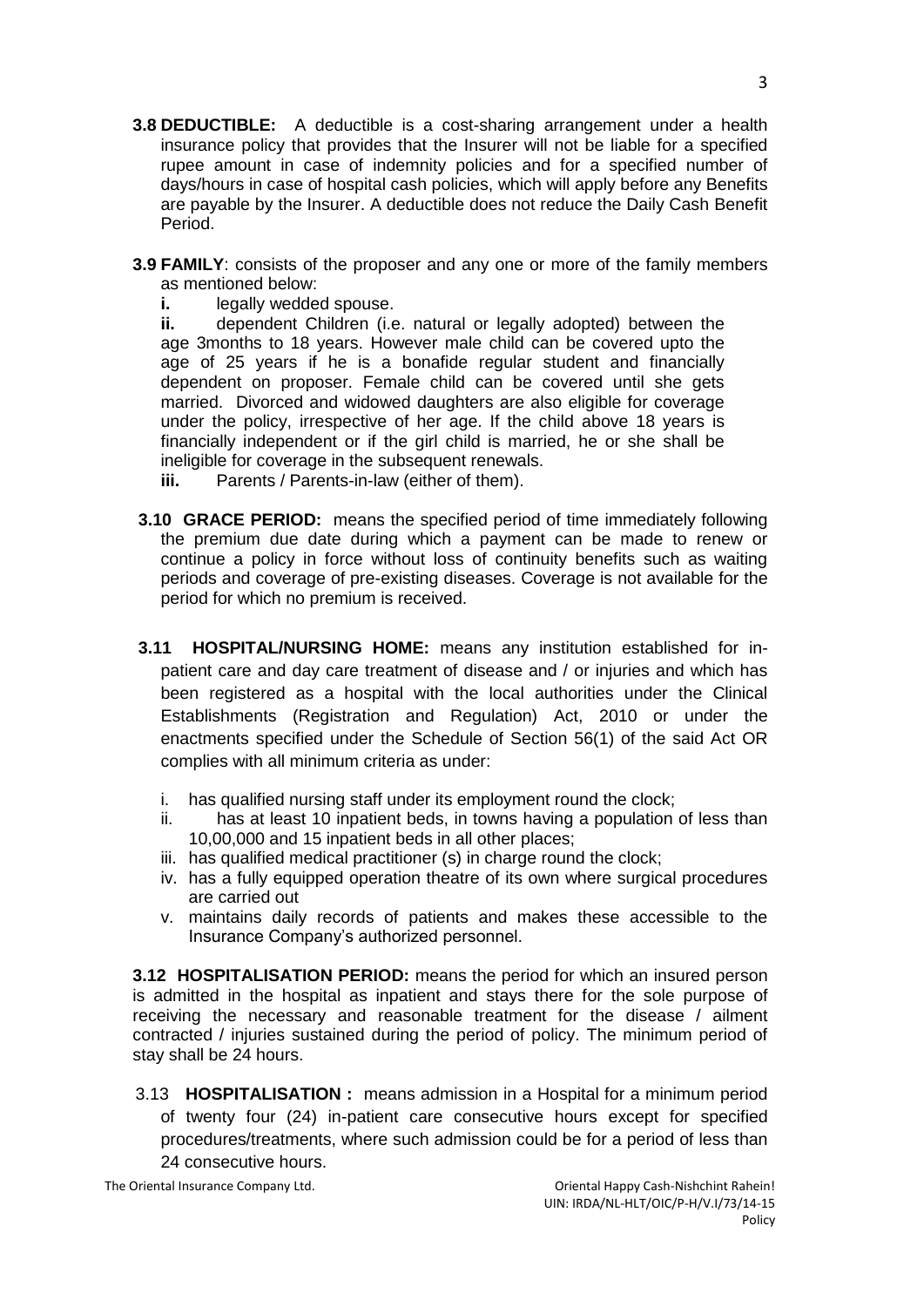**3.14 INSURED PERSON :** means person(s) named in the schedule of the policy

**3.15 ILLNESS:** means a sickness or a disease or pathological condition leading to the impairment of normal physiological function which manifests itself during the policy period and requires medical treatment.

**a. Acute condition** - is a disease, illness or injury that is likely to respond quickly to treatment which aims to return the person to his or her state of health immediately before suffering the disease/ illness/ injury and leads to full recovery.

**b. Chronic condition** - is a disease, illness, or injury that has one or more of the following characteristics:

- i. it needs ongoing or long-term monitoring through consultations, examinations, check-ups, and /or tests
- ii. it needs ongoing or long-term control or relief of symptoms
- iii. it requires rehabilitation or to be specially trained to cope with it
- iv. it continues indefinitely
- v. it comes back or is likely to come back.
- **3.16 INJURY:** means accidental physical bodily harm excluding illness or disease solely and directly caused by external, violent and visible and evident means which is verified and certified by a Medical Practitioner.
- **3.17 IN-PATIENT:** means an Insured person who is admitted to hospital and stays for at least 24 hours for the sole purpose of receiving the treatment for suffered ailment / illness / disease / injury / accident during the currency of the policy.
- **3.18 MEDICAL ADVICE**: means any consultation or advice from a Medical Practitioner including the issue of any prescription or repeat prescription.
- **3.19 MEDICAL PRACTITIONER:** means a person who holds a valid registration from the Medical Council of any state or Medical Council of India or Council for Indian Medicine or for Homeopathy set up by the Government of India or a State Government and is thereby entitled to practice medicine within its jurisdiction; and is acting within the scope and jurisdiction of license.
- **3.20 NOTIFICATION OF CLAIM**: is a process of notifying a claim to the Insurer or TPA by specifying the timelines as well as the address/telephone number, to which it should be notified.
- **3.21 PRE EXISTING DISEASE:** means any condition, ailment or injury or related condition(s) for which the insured person(s) had signs or symptoms, and / or was diagnosed, and / or received medical advice / treatment within 48 months prior to the first policy issued by the insurer.
- **3.22 POLICY PERIOD :** means the period of coverage as mentioned in the schedule.
- **3.23 PORTABILITY:** means transfer by an individual health insurance policy holder (including family cover) of the credit gained for **pre-existing conditions** and time-bound exclusions if he/she chooses to switch from one insurer to another.

The Oriental Insurance Company Ltd. **Case Company Ltd.** Oriental Happy Cash-Nishchint Rahein!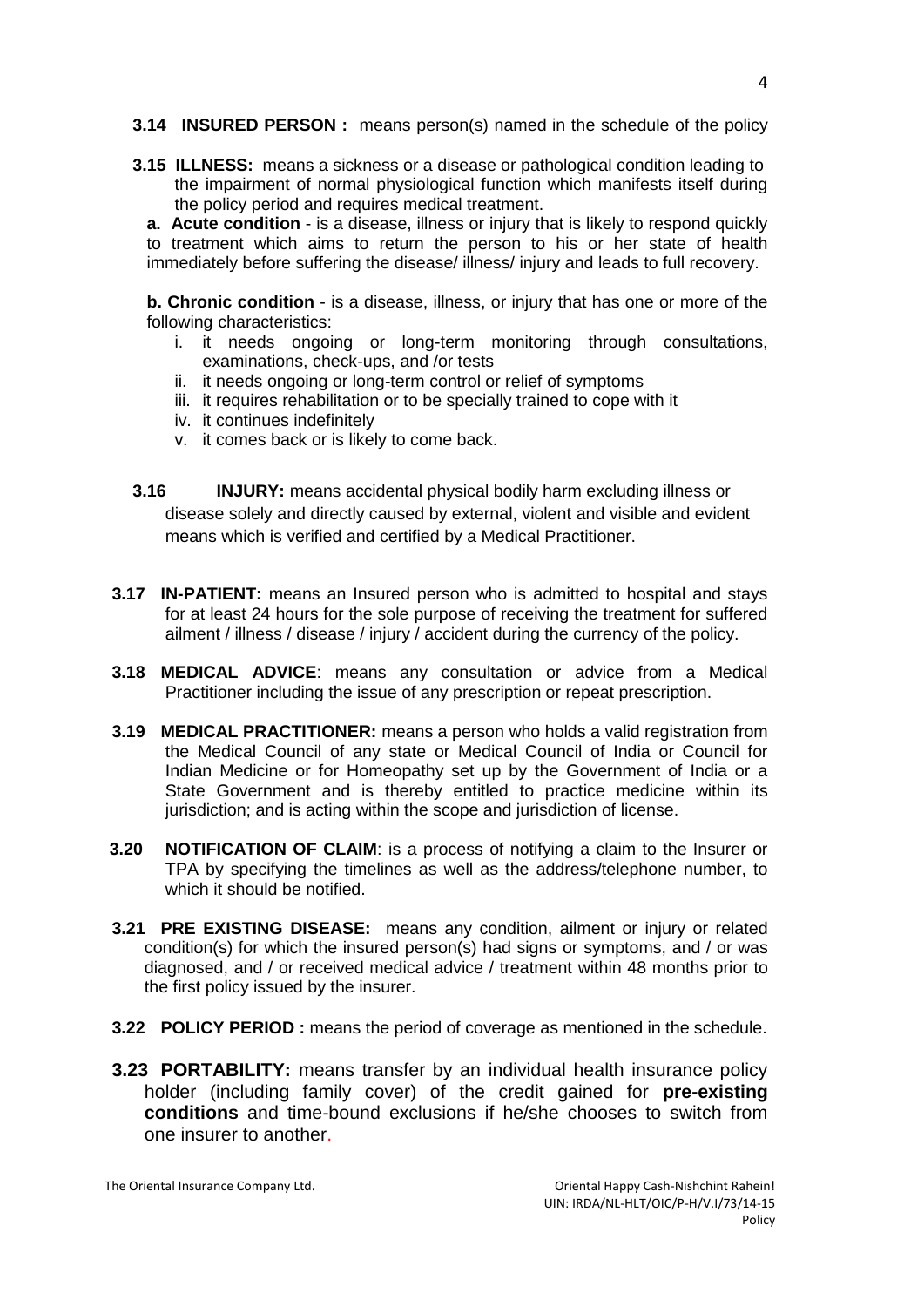**3.24 QUALIFIED NURSE:** means a person who holds a valid registration from the Nursing Council of India or the Nursing Council of any state in India.

**3.25 RENEWAL**: Renewal defines the terms on which the contract of insurance can be renewed on mutual consent with a provision of grace period for treating the renewal continuous for the purpose of all waiting periods.

**3.26 THIRD PARTY ADMINISTRATOR (TPA):** means any person who is licensed under the IRDA (Third Party Administrators – Health Service) Regulations, 2001 by the Authority, and is engaged, for a fee or remuneration by an insurance **Company**, for the purposes of providing health services.

- **3.27 UNPROVEN/EXPERIMENTAL TREATMENT:** Treatment including drug experimental therapy which is not based on established medical practice in India.
- **4 GENERAL EXCLUSIONS:** The **Company** shall not be liable to make any payment under this policy in respect of any Hospitalisation of any Insured person in connection with or in respect of:
- **4.1** All **Pre-existing Disease** (whether treated / untreated, declared or not declared in the proposal form), which are excluded upto 48 months of the policy being in force. **Pre-existing diseases** shall be covered only after the policy has been continuously in force for 48 months.

For the purpose of applying this condition, the date of inception of the first hospital cash policy taken shall be considered, provided the renewals have been continuous and without any break in period, subject to portability condition.

This exclusion shall also apply to any complication(s) arising from **pre existing diseases**. Such complications will be considered as part of the **pre existing health condition** or disease. To illustrate if a person is suffering from hypertension or diabetes or both hypertension and diabetes at the time of taking the policy, then policy shall be subject to following exclusions.

| <b>Diabetes</b>                         | <b>Hypertension</b>                | Diabetes & Hypertension          |
|-----------------------------------------|------------------------------------|----------------------------------|
| Diabetic Retinopathy                    | Cerebro Vascular accident          | Diabetic Retinopathy             |
| Diabetic Nephropathy                    | <b>Hypertensive Nephropathy</b>    | Diabetic Nephropathy             |
| Diabetic Foot /wound                    | Bleed/<br>Internal<br>Haemorrhages | Diabetic Foot                    |
| Diabetic Angiopathy                     | <b>Coronary Artery Disease</b>     | Diabetic Angiopathy              |
| Diabetic Neuropathy                     |                                    | Diabetic Neuropathy              |
| Hyper<br><b>Hypoglycaemic</b><br>shocks |                                    | Hyper<br>Hypoglycaemic<br>shocks |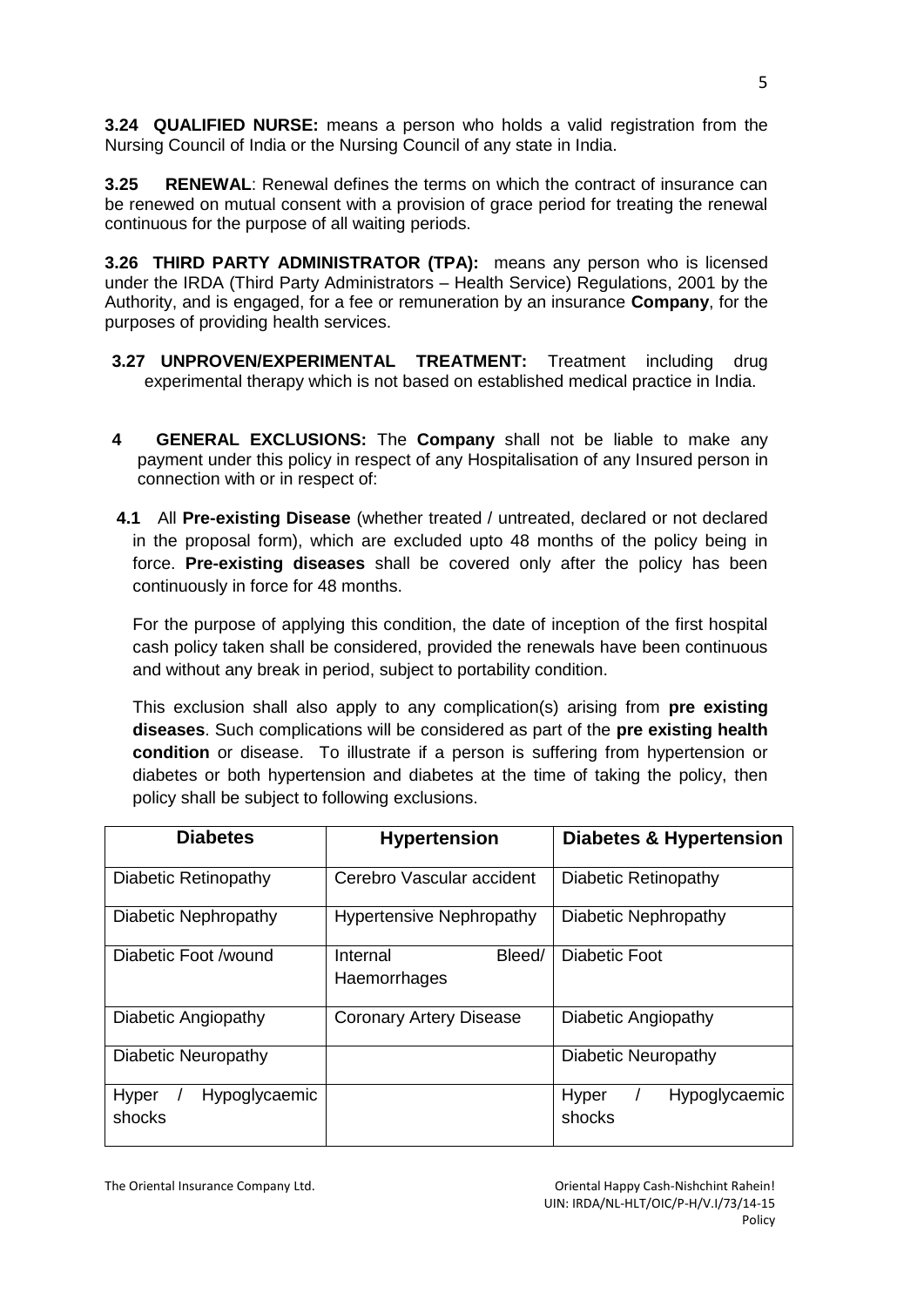| <b>Coronary Artery Disease</b> | <b>Coronary Artery Disease</b>      |  |
|--------------------------------|-------------------------------------|--|
|                                | Cerebro Vascular accident           |  |
|                                | <b>Hypertension Nephropathy</b>     |  |
|                                | Bleeds/<br>Internal<br>Haemorrhages |  |

**4.2** Any disease contracted by the Insured person during the first 30 days from the inception date of fresh policy. This shall, however, not apply in case the insured person is hospitalised for injuries suffered in an accident, which occurred after inception of the policy.

**Note**: If the continuity of the renewal is not maintained then subsequent cover will be treated as fresh policy and clauses 4.1and 4.2 shall apply afresh, unless agreed by the Company and suitable endorsement passed on the policy, by the duly authorised official of the Company. Similarly, if the **Daily Cash Benefit** is enhanced subsequent to the inception of the first policy, the exclusion 4.1 and 4.2 will apply afresh for the enhanced portion of the **Daily Cash Benefit**.

- **4.3 Injury** or disease directly or indirectly caused by or arising from or attributable to War, Invasion, Act of Foreign Enemy, War like operations (whether war be declared or not) or by nuclear weapons / materials.
- **4.4** Circumcision (unless necessary for treatment of a disease not excluded hereunder or as may be necessitated due to any accident), vaccination (other than dog-bite or bite of any rabid animal), inoculation or change of life or cosmetic or of aesthetic treatment of any description, plastic surgery other than as may be necessitated due to an accident or as a part of any illness.
- **4.5** Surgery for correction of eye sight.
- **4.6** Any dental treatment or surgery which is corrective, cosmetic or of aesthetic procedure, filling of cavity, crowns, root canal treatment including treatment for wear and tear etc unless arising from disease or **injury** and requires **hospitalisation** for treatment.
- **4.7** Convalescence, general debility, "run down" condition or rest cure, congenital external diseases or defects or anomalies, sterility, any fertility, sub-fertility or assisted conception procedure, venereal diseases, intentional self-injury/suicide, all psychiatric and psychosomatic disorders and diseases / accident due to and or use, misuse or abuse of drugs / alcohol or use of intoxicating substances or such abuse or addiction etc.
- **4.8** arising out of any condition directly or indirectly caused by, or associated with Human T-cell Lymphotropic Virus Type III (HTLD - III) or Lymphadenopathy Associated Virus (LAV) or the Mutants Derivative or Variations Deficiency Syndrome or any Syndrome or condition of similar kind commonly referred to as AIDS, HIV and its complications including sexually transmitted diseases.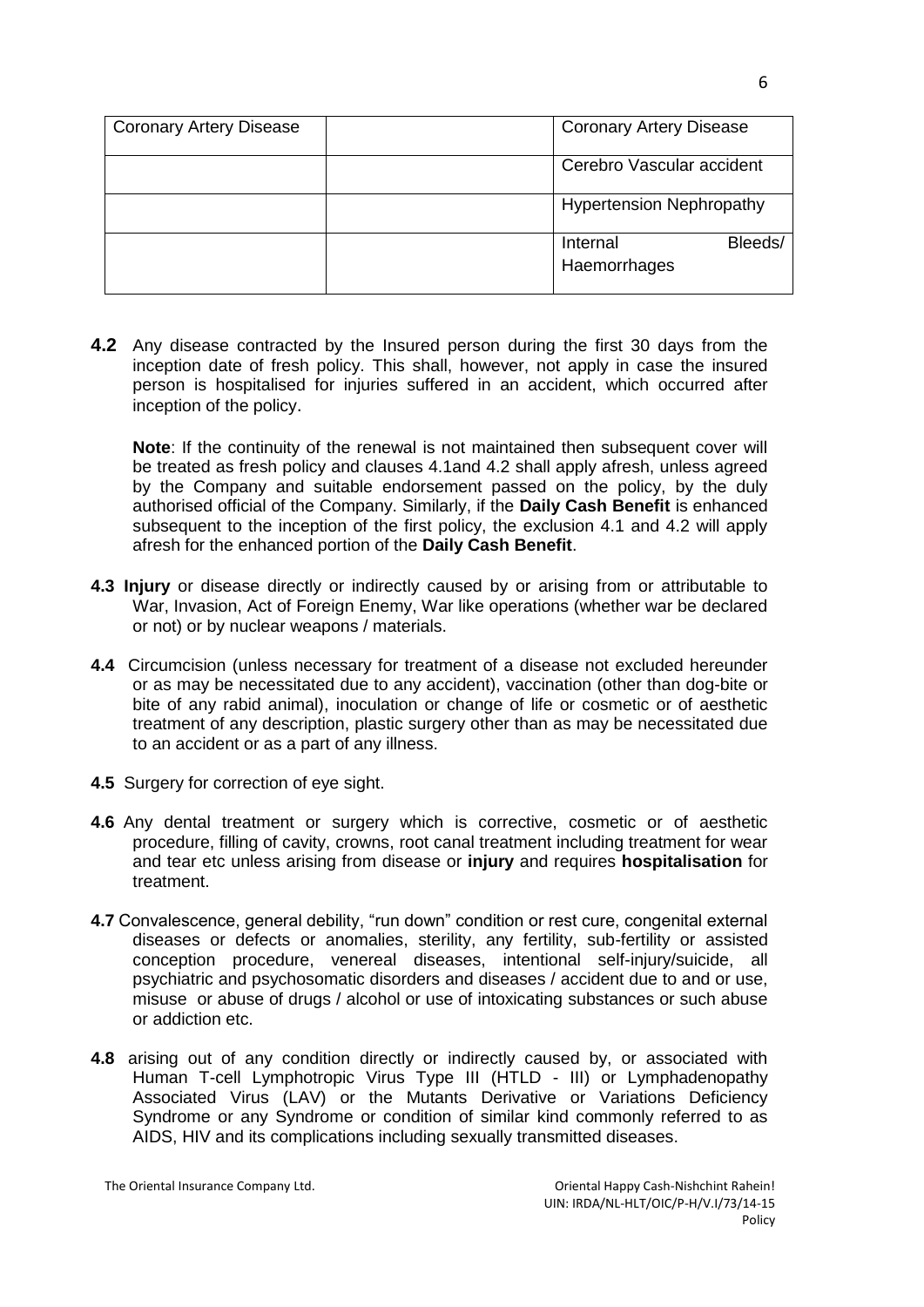- **4.9** Treatment primarily for evaluation / diagnostic purposes which is not followed by active treatment for the ailment during the hospitalised period.
- **4.10** Any treatment arising from or traceable to pregnancy, childbirth, miscarriage, caesarean section, abortion or complications of any of these including changes in chronic condition as a result of pregnancy except in the case of abdominal operation for extra uterine pregnancy (ectopic pregnancy) which is proved by diagnostic means and certified to be life threatening by the attending Medical Practitioner, if left untreated.
- **4.11** Naturopathy treatment, unproven procedure or treatment, **experimental** or **alternative treatment** (other than Ayurveda, Unani & Homeopathy as mentioned in 2a above) and related treatment including acupressure, acupuncture, magnetic and such other therapies.
- **4.12 Hospitalisation** for investigation or treatment irrelevant to the diseases diagnosed during **hospitalisation** or which was the primary reason for admission.
- **4.13** Treatment of Genetic disorders and stem cell implantation / surgery.
- **4.14** Change of treatment from one system of medicine to another unless agreed / allowed and recommended by the Medical Practitioner/Consultant under whom the treatment is being taken.
- **4.15** Treatment of obesity or condition arising there from (including morbid obesity) and any other weight control programme, and similar services or supplies.
- **4.16** Any treatment required because of Insured person's participation in any hazardous activity including but not limited to scuba diving, motor racing, parachuting, hang gliding, rock or mountain climbing and similar other activities, unless specifically agreed and endorsed on the policy.
- **4.17** Any treatment received in convalescent home, convalescent hospital, health hydro, nature care clinic or similar establishments.
- **4.18** Any stay in the hospital for any domestic reason or where no active regular treatment is given by the specialist.
- **4.19** Hormone replacement therapy, Sex change or treatment which results from or is in any way related to sex change.
- **4.20** Massages, Steam bathing, Shirodhara and like treatment under Ayurvedic treatment.

## **5 CONDITIONS**

**5.1 ENTIRE CONTRACT:** This policy, alongwith the proposal form and declaration given by the insured person constitutes the complete contract. Any alteration that may be made by the insurer shall only be evidenced by a duly signed and sealed endorsement on the policy.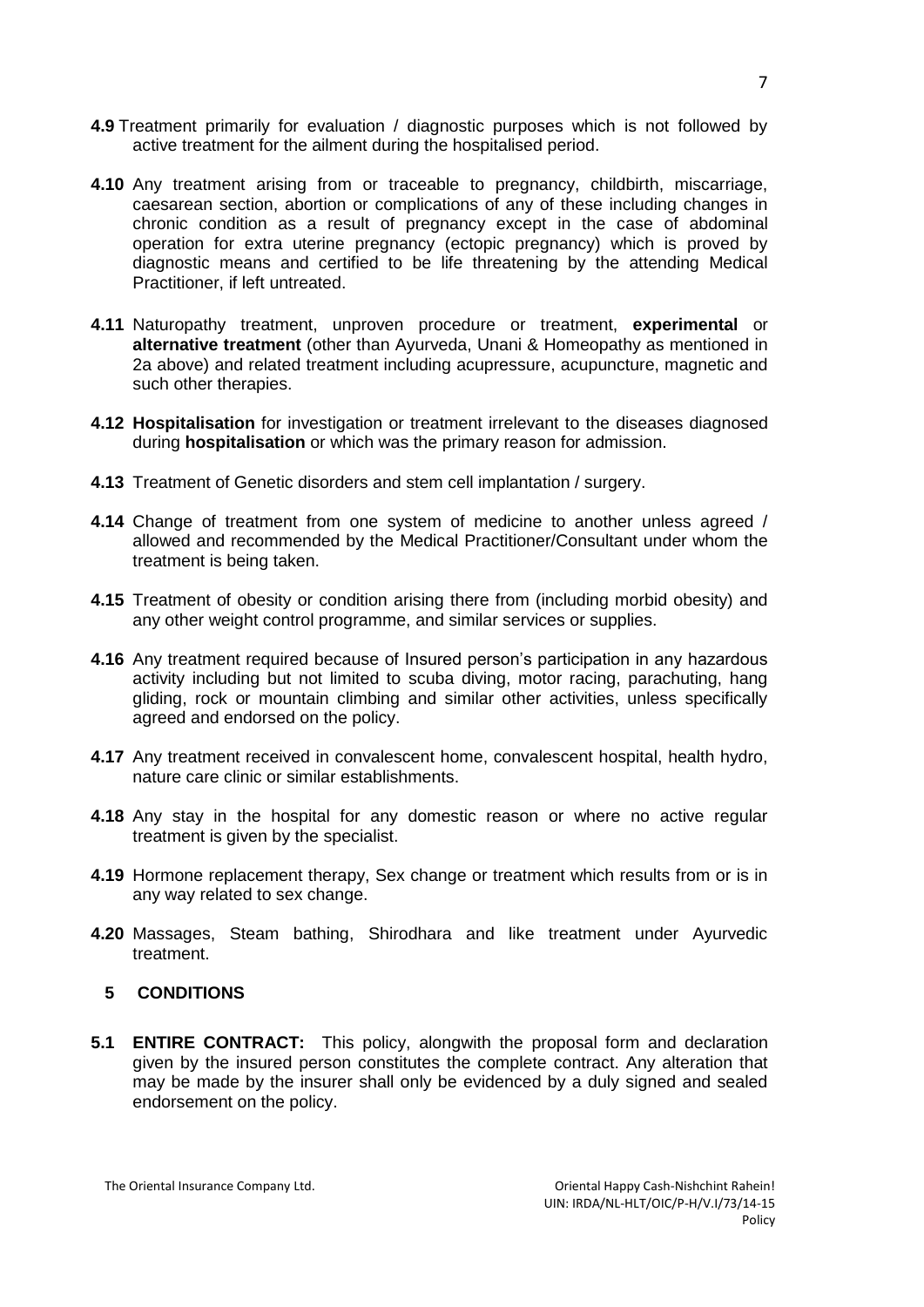- **5.2 COMMUNICATION:** Every notice or communication to be given or made under this policy shall be delivered in writing at the address of the policy issuing office / Third Party Administrator, as the case may be, as shown in the Schedule.
- **5.3 PAYMENT OF PREMIUM:** The premium payable under this policy shall be paid in advance. No receipt for premium shall be valid except on the official form of the Company signed by a duly authorized official of the Company. The due payment of premium and the observance and fulfilment of the terms, provisions, conditions and endorsements of this policy by the Insured Person in so far as they relate to anything to be done or complied with by the Insured Person shall be condition precedent to any liability of the Company in respect of any payment under this policy. No waiver of any terms, provisions, conditions and endorsements of this policy shall be valid, unless made in writing and signed by an authorised official of the Company.
- **5.4 NOTICE OF CLAIM:** Immediate notice of claim with particulars relating to Policy Number, ID Card No., Name of insured person in respect of whom claim is made, Nature of disease / injury and Name and Address of the attending medical practitioner / Hospital/Nursing Home etc. should be given to the Company / TPA while taking treatment in the Hospital / Nursing Home, by Fax, Email. Such notice should be given within 48 hours of admission but before discharge from **Hospital / Nursing Home**, unless waived in writing.
- **5.5 CLAIM DOCUMENTS:** Documents as listed below, alongwith duly filled in claim form, should be submitted to the **Company** / **TPA** within 15 days of discharge from the **Hospital** / **Nursing Home**.
	- **a.** Discharge certificate / card from the **Hospital**/ **Nursing Home**.
	- **b.** All documents pertaining to the illness, starting from the date it was first detected, i.e Doctor's consultations reports / history
	- **c.** Medical history of the patient recorded by the **Hospita**l, if required.
	- **d.** Pathological and other test reports from a pathologist / radiologist.
	- **e.** Attending Consultants / Anaesthetists / Specialist certificates regarding diagnosis.
	- **f.** MLC/FIR/Post Mortem Report,( if applicable)
	- **g.** Details of previous policies, if the details are already not with **TPA**.
	- **h.** Any other information required by Company / **TPA**.

Photocopies of the above documents are accepted in case the hospitalisation expenses have been claimed from other sources (eg.Employer, Insurance Company, etc). However a written confirmation from such source of having received the claim documents, is required.

All documents must be duly attested by the insured person/claimant.

NOTE: Waiver of the condition may be considered in extreme cases of hardship where it is proved to the satisfaction of the Company that under the circumstances in which the insured person was placed it was not possible for him or any other person to give such notice or file claim within the prescribed time limit. Otherwise Company has a right to reject the claim.

Company shall settle claims including its rejection within 30 days of the receipt of the last 'necessary' document, except in cases where a fraud is suspected, ordinarily no document not listed in the policy terms & conditions shall be deemed necessary.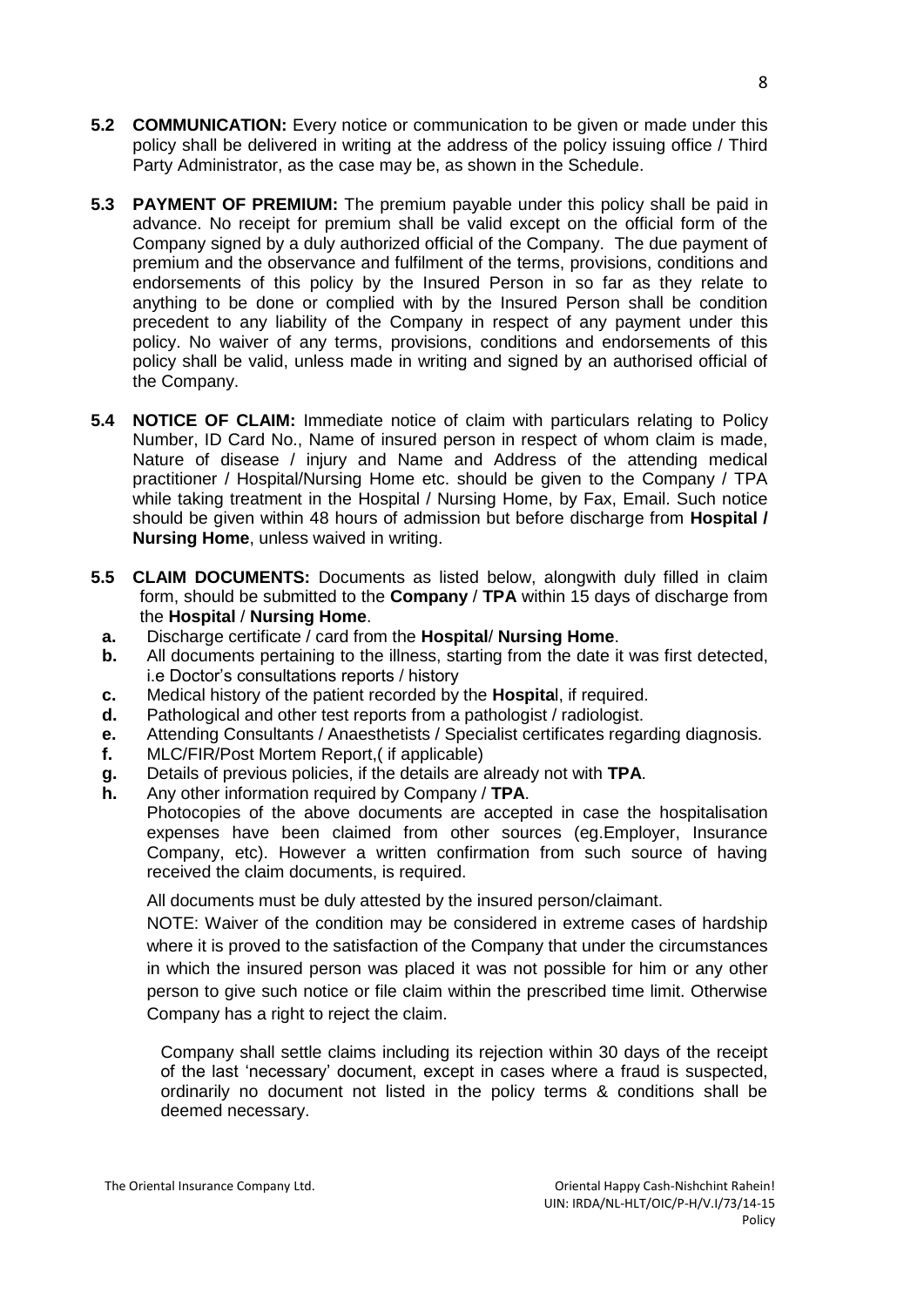#### **5.6 MEDICAL RECORDS:**

(i) The insured person hereby agrees to and authorises the disclosure, to the Company / **TPA** or any other person nominated by the Company, of any and all Medical records and information held by any Institution / **Hospita**l or Person from which the insured person has obtained any medical or other treatment to the extent reasonably required by the Company / **TPA** in connection with any claim made under this policy or the Company's liability there under.

(ii) The Company / **TPA** agree that they will preserve the confidentiality of any documentation and information that comes into their possession pursuant to (i) above and will only use it in connection with any claim made under this policy or the Company's liability there under.

(iii) Any medical practitioner authorised by the Company / **TPA** shall be allowed to examine the Insured Person in case of any alleged injury or disease requiring **Hospitalisation** when and so often as the same may reasonably be required on behalf of the Company / **TPA**.

**5.7 PAYMENT OF CLAIM:** All medical treatment for the purpose of this insurance will have to be taken in India only and all claims shall be payable in Indian currency only. Upon acceptance of an offer of settlement by the insured, the payment of the amount due shall be made within 7 days from the date of acceptance of the offer by the Insured. In the cases of any delay in the payment, the Company shall be liable to pay interest at a rate which is 2% above the bank rate prevalent at the beginning of the financial year in which the claim is reviewed.

#### **5.8 REPUDIATION:**

- **i.** The Company, shall repudiate the claim if not payable under the policy. The Company / **TPA** shall mention the reasons for repudiation in writing to the insured person. The insured person shall have the right to appeal / approach the Grievance Redressal Cell of the Company at its policy issuing office, concerned Divisional Office, concerned Regional Office or of the Head Office, situated at A-25/27, Asaf Ali Road, New Delhi-110002. or register the complaint on the grievance Portal available at our website [www.orientalinsurance.org.in.](http://www.orientalinsurance.org.in/)
- **ii.** If the insured is not satisfied with the reply of the Grievance Cell under 5.8 (i), he may approach the Insurance Ombudsman, established by the Central Government for redressal of grievance. The list of Offices of Ombudsman is available on the Company website (www.orientalinsurance.org.in).The Insurance Ombudsman is empowered to adjudicate on personal line insurance claims upto Rs.20 lacs.
- **5.9 DISCLAIMER OF CLAIM:** If the Company shall disclaim liability and communicate in writing (either through the **TPA** or by itself) to the Insured in respect of any claim hereunder and such claim has not within 12 calendar months from the date of such disclaimer been made the subject matter of a suit in a Court of law, then the claim shall for all purposes be deemed to have been abandoned and shall not thereafter be recoverable hereunder.
- **5.10 ARBITRATION CLAUSE:** If any dispute or difference shall arise as to the quantum to be paid under the policy (liability being otherwise admitted) such difference shall independently of all other questions be referred to the decision of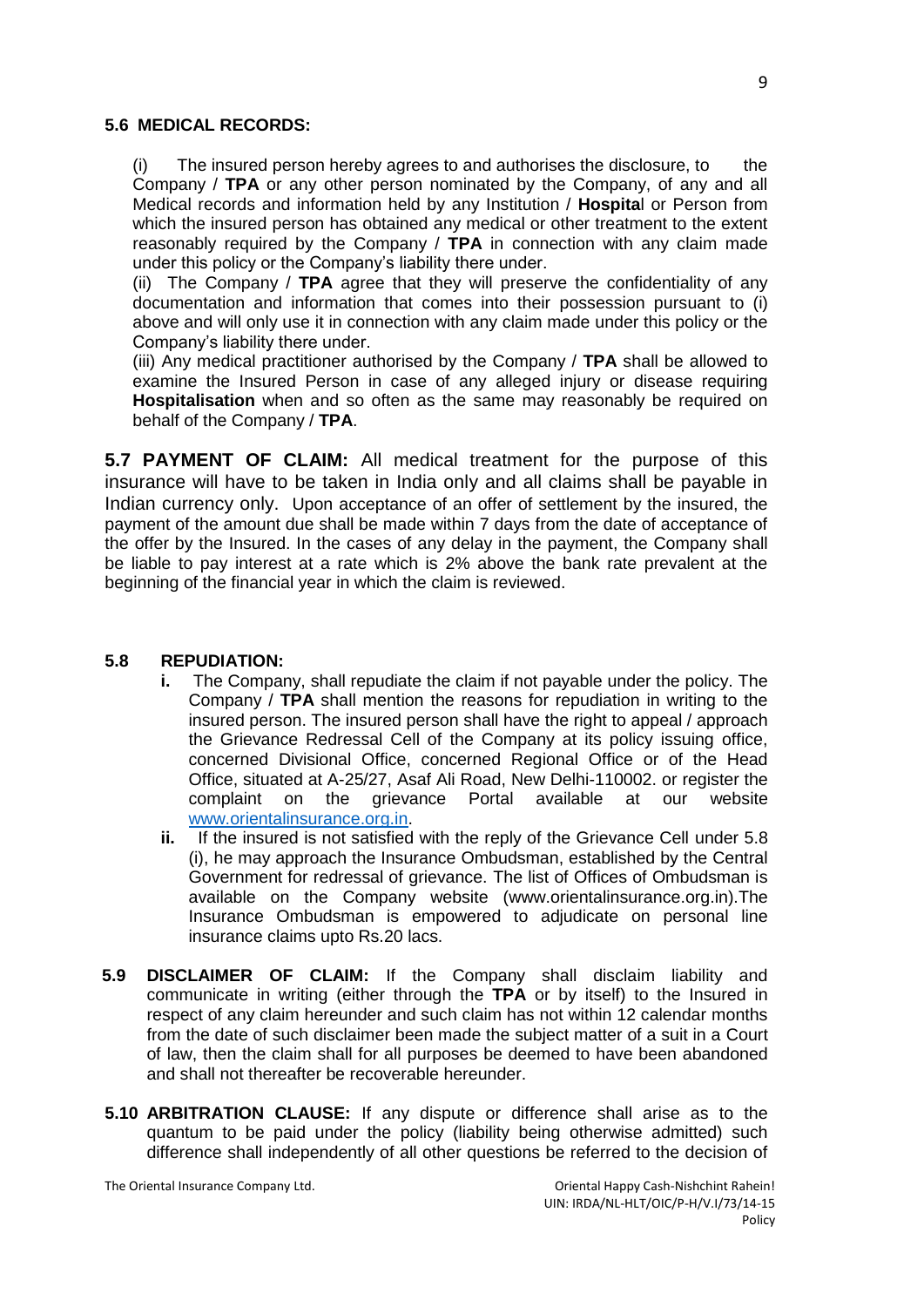a sole arbitrator to be appointed in writing by the parties; or if they cannot agree upon a single arbitrator within 30 days of any party invoking arbitration, the same shall be referred to a panel of three arbitrators, comprising of two arbitrators, one to be appointed by each of the parties to the dispute/difference and the third arbitrator to be appointed by such two arbitrators and arbitration shall be conducted under and in accordance with the provisions of the Arbitration and Conciliation Act, 1996.

It is clearly agreed and understood that no difference or dispute shall be referable to arbitration as herein before provided, if the Company has disputed or not accepted liability under or in respect of this policy.

It is hereby expressly stipulated and declared that it shall be a condition precedent to any right of action or suit upon this policy that award by such arbitrator/ arbitrators of the amount of the loss or damage shall be first obtained.

- **5.11 FRAUD / MISREPRESENTATION / CONCEALMENT**: Non disclosure, concealment or misrepresentation of material facts or making false statements in the Proposal Form and/ or in the Claim Form or any other document, shall render the policy null and void ab initio and the Company shall not be liable under this policy. The Company shall, also not be liable under the policy in respect of any claim, if such claim be in any manner- intentionally or fraudulently or otherwise misrepresented or concealed or involves making false statement or submitting false bills whether by the insured person or any Institution/ Organisation on his behalf. Company shall be at liberty to take suitable legal action against the Insured person/ Institution/ Organisation as per the laws.
- **5.12 CANCELLATION CLAUSE: Company** may at any time, cancel this Policy (on grounds of lodging a fraudulent claim and such other intentional malicious acts of the insured / beneficiaries under the policy), by sending the Insured 30 (Thirty) days notice by registered post at the Insured's last known address; and in such an event no refund of premium shall be made.

The Insured may at any time cancel this policy and in such event the Company shall allow refund of premium at Company's short period rate only (table given below) provided no claim has occurred during the policy period up to the date of cancellation. **Period on Risk Communist Rate of premium to be charged** 

| Upto 1 Month       | 1/4th of the annual rate |
|--------------------|--------------------------|
| Upto 3 Months      | 1/2 of the annual rate   |
| Upto 6 Months      | 3/4th of the annual rate |
| Exceeding 6 months | Full annual rate         |

#### **6. BENEFITS AVAILABLE**

- **i.** The Policy provides 4 options of **Daily Cash Benefit** Rs.500 Rs.1000, Rs.2000 and Rs.3000. Different insured persons, under a policy, may opt for different **Daily Cash Benefits**. For females this **Daily Cash Benefit** automatically gets increased by 25% without any extra premium.
- **ii.** The Policy provides 2 options of **Daily Cash Benefit Period** 30 days and 60 days per **hospitalisation**.
- **iii.** The Policy provides 3 options of **deductible** no deductible, 1day & 2days **deductible**. The deductible is applicable per event.
- **iv.** It is mandatory for all the insured persons under a policy to have an identical **Daily Cash Benefit Period** and **Deductible** (ii & iii above).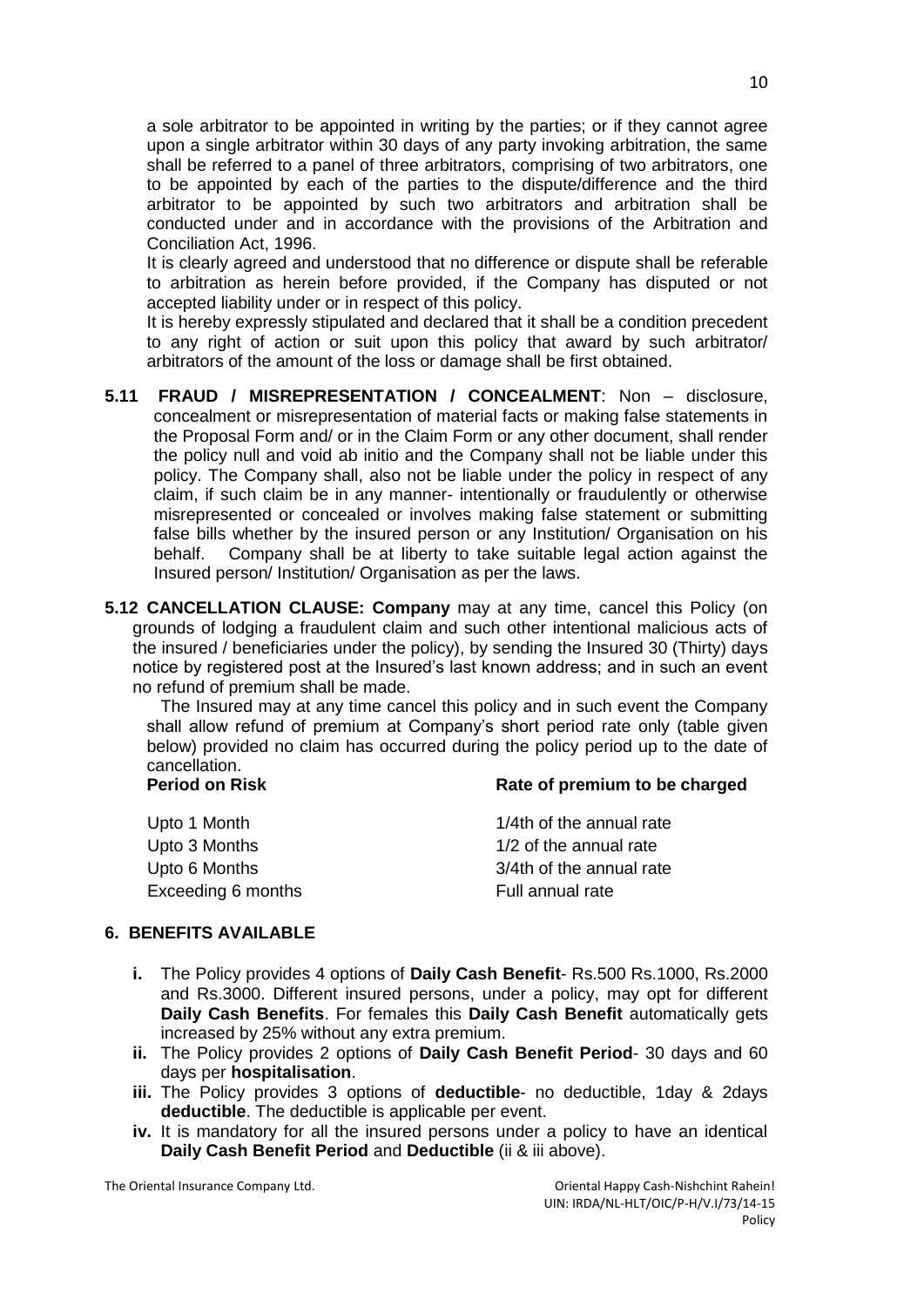- **v.** Change in Benefit(s): The **Daily Cash Benefit**, the **Daily Cash Benefit period**  and **Deductible** under the policy can be changed only at the time of renewal and at the discretion of the Company. For the said enhanced benefits, **preexisting disease** clause 4.1 and clause 4.2 of the policy, shall apply afresh.
- **vi.** Discounts
	- a. Family discount of 5% on premium is available if two members are covered and7.5% if more than 2 members are covered.
	- b. Loyalty Discount of 10% in premium is available for the persons who at the inception of this policy are covered under Oriental's health insurance policy (retail or bank-tie-up). To be eligible for this discount at renewals, such Health policy from Oriental has to be in force at the time of such renewal also.
	- c. Staff Discount of 33% on premium is available to the employees of Oriental Insurance Company Ltd.
- **7. FREE LOOK PERIOD:** This policy shall have a free look period. The free look period shall be applicable at the inception of the fresh policy and the insured will be allowed a period of 15 days from the date of receipt of the policy to review the terms and conditions of the policy and to return the same if not acceptable.

If the insured has not made any claim during the free look period, the insured shall be entitled to:

(i). A refund of the premium paid less any expenses incurred by the insurer on medical examination of the insured persons and the stamp duty charges or

(ii). where the risk has already commenced and the option of return of the policy is exercised by the policyholder, a deduction towards the proportionate risk premium for period on cover or

(iii). Where only a part of the risk has commenced, such proportionate risk premium commensurate with the risk covered during such period.

The free look period is not applicable in case of renewal of the policy.

**8. RENEWAL OF POLICY:** The Company shall not be responsible or liable for nonrenewal of policy due to non-receipt or delayed receipt (i.e. after the due date including the grace period of 30 days) of premium or the proposal form or of the medical practitioners report wherever required or due to any other reason whatsoever.

Notwithstanding this, however, the decision to accept or reject the coverage of any person upon renewal of this insurance shall rest solely with the Company. The Company, after obtaining due approval of the Authority, may revise the premium rates and / or the terms & conditions of the policy upon renewal thereof. Renewal of this policy is not automatic; premium due must be paid by the Insured to the Company before the due date. Any revision or modification in the policy will be notified to the policyholders three months in advance**.**

The Company shall not ordinarily deny the renewal of this policy unless on grounds of fraud, moral hazard, misrepresentation or non-cooperation by the insured.

**9. GRACE PERIOD**: In the event of delay in renewal of the policy, a **grace period** of 30 days is allowed. However, no coverage shall be available during the **grace period**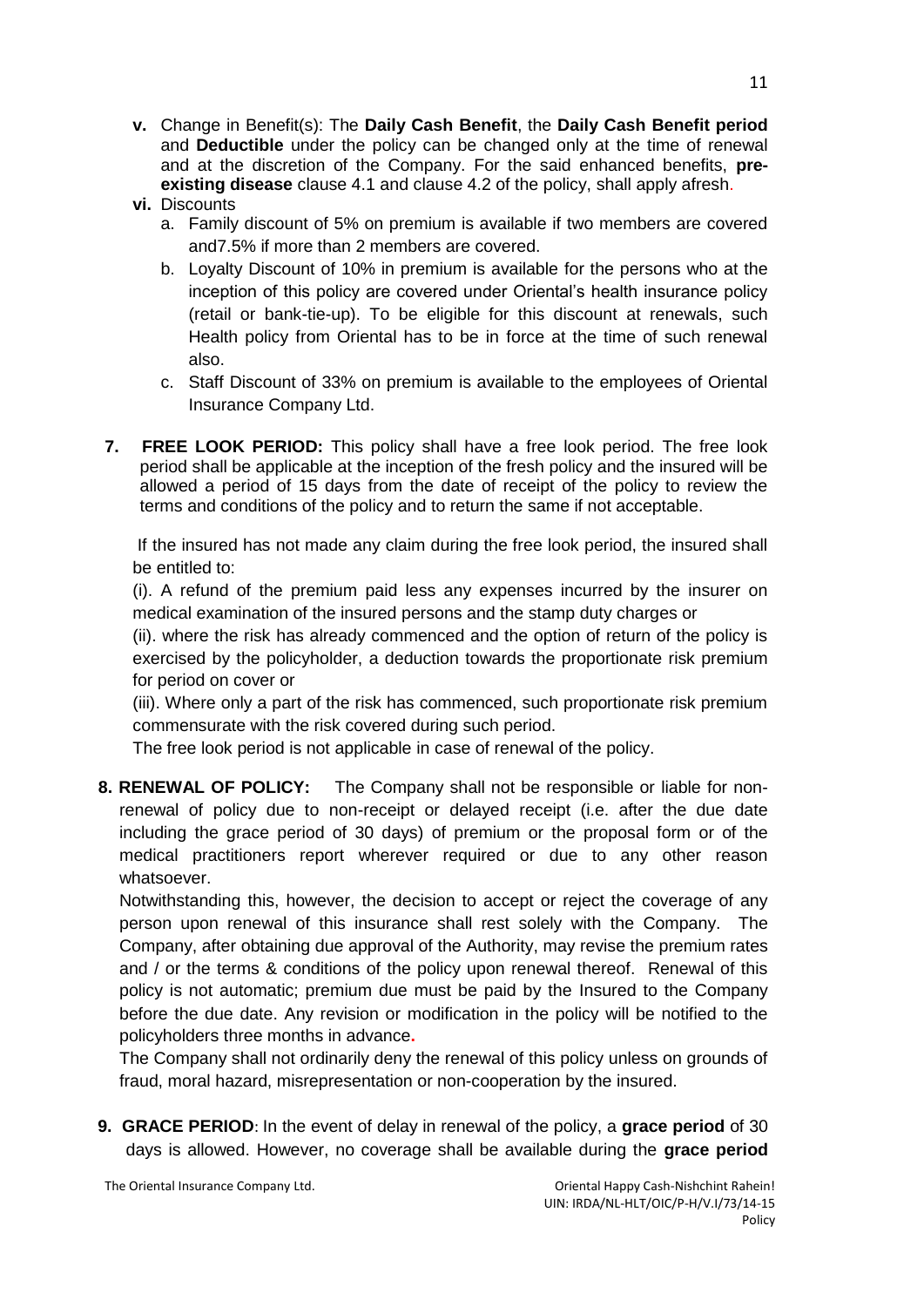and any disease/injury contracted during the break period shall not be covered and shall be treated as Pre-existing disease.

- **10. PRODUCT WITHDRAWAL:** This product may be withdrawn in future. However, in such an event the policy holder shall be notified three months in advance and duly informed of the options available.
- **11. PORTABILITY:** In the event of the insured person porting to any other insurer, insured person must apply with details of the policy and claims to the insurer where the insured person wants to port, atleast 45 days before the date of expiry of the policy.
- **12. CHANGE OF ADDRESS:** Insured must inform the Company immediately in writing of any change in the address.
- **13. JURISDICTION:** All disputes or differences under or in relation to the policy shall be determined by the Indian Courts and according to the Indian laws.
- **14. IRDA REGULATION :** This policy is subject to IRDA (Protection of policy holders' interest) Regulation and IRDA (Health Insurance) Regulations 2013 and Guidelines on Standardisation in health insurance as amended from time to time.
- **15. DISCLOSURE TO INFORMATION NORM:** The policy shall be void and all premium paid hereon shall be forfeited to the Company, in the event of misrepresentation, mis-description or non-disclosure of any material fact.

### **16. PREMIUM TABLE :**